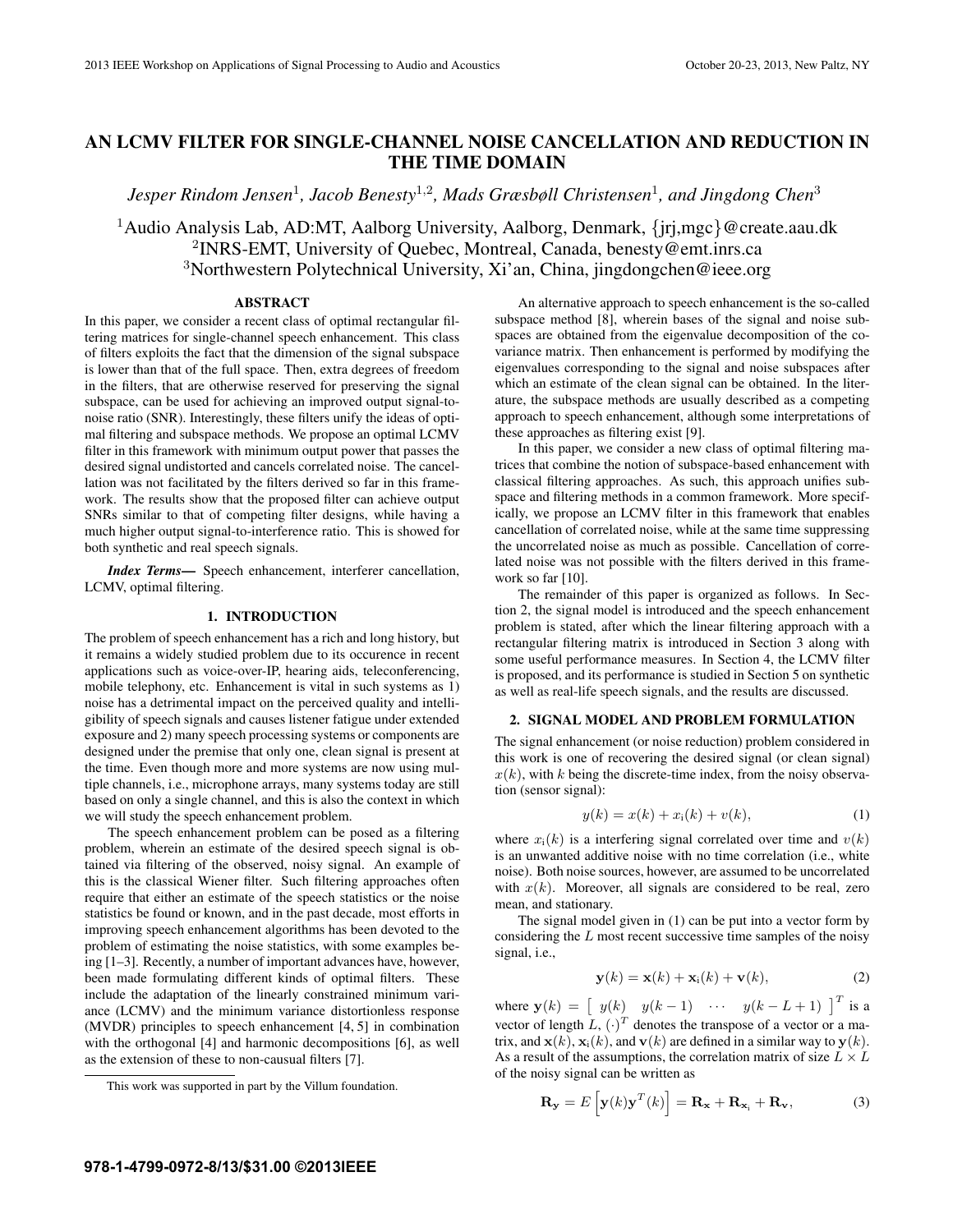where  $E[\cdot]$  denotes the mathematical expectation, and  $\mathbf{R}_{\mathbf{x}}$  =  $E\left[\mathbf{x}(k)\mathbf{x}^T(k)\right], \quad \mathbf{R}_{\mathbf{x}_i} = E\left[\mathbf{x}_i(k)\mathbf{x}_i^T(k)\right], \quad \text{and} \quad \mathbf{R}_{\mathbf{v}} =$  $E[\mathbf{v}(k)\mathbf{v}^T(k)]$  are the correlation matrices of  $\mathbf{x}(k)$ ,  $\mathbf{x}_i(k)$ , and  $\mathbf{v}(\tilde{k})$ , respectively. The noise correlation matrix,  $\mathbf{R}_{v}$ , is assumed to be full rank, i.e., its rank is equal to  $L$ . In the rest of the paper, we assume that the rank of the desired signal correlation matrix,  $\mathbf{R}_{\mathbf{x}}$ , is equal to P, that  $\mathbf{R}_{\mathbf{x}_i}$  has rank Q, and that  $P + Q < L$ . This assumption is reasonable in several applications such as speech enhancement, where the speech signal can be modeled as the sum of a small number of sinusoids. In any case, for a given  $P$  and  $Q$ , we can always choose L much greater than  $P + Q$ . Then, the objective of signal enhancement (or noise reduction) is to estimate the desired signal vector,  $\mathbf{x}(k)$ , or any known linear transformation of it from  $y(k)$ . This should be done in such a way that the noise is reduced as much as possible with little or no distortion of the desired signal.

Using the well-known eigenvalue decomposition, the desired signal correlation matrix can be diagonalized as

$$
\mathbf{R}_{\mathbf{x}} = \mathbf{Q}_{\mathbf{x}} \mathbf{\Lambda}_{\mathbf{x}} \mathbf{Q}_{\mathbf{x}}^T, \tag{4}
$$

where  $\mathbf{Q}_{\mathbf{x}} = \begin{bmatrix} \mathbf{q}_{\mathbf{x},1} & \mathbf{q}_{\mathbf{x},2} & \cdots & \mathbf{q}_{\mathbf{x},L} \end{bmatrix}$  is an orthogonal matrix, i.e.,  $\mathbf{Q}_{\mathbf{x}}^T \mathbf{Q}_{\mathbf{x}} = \mathbf{Q}_{\mathbf{x}} \mathbf{Q}_{\mathbf{x}}^T = \mathbf{I}_L$ , with  $\mathbf{I}_L$  being the  $L \times L$ identity matrix, and  $\Lambda_{\mathbf{x}} = \text{diag}(\lambda_{\mathbf{x},1}, \lambda_{\mathbf{x},2}, \dots, \lambda_{\mathbf{x},L})$  is a diagonal matrix. The orthonormal vectors  $\mathbf{q}_{\mathbf{x},1}, \mathbf{q}_{\mathbf{x},2}, \ldots, \mathbf{q}_{\mathbf{x},L}$  are the eigenvectors corresponding, respectively, to the eigenvalues  $\lambda_{\mathbf{x},1}, \lambda_{\mathbf{x},2}, \ldots, \lambda_{\mathbf{x},L}$  of the matrix  $\mathbf{R}_{\mathbf{x}},$  where  $\lambda_{\mathbf{x},1} \geq \lambda_{\mathbf{x},2} \geq$  $\cdots \geq \lambda_{\mathbf{x},P} > 0$  and  $\lambda_{\mathbf{x},P+1} = \lambda_{\mathbf{x},P+2} = \cdots = \lambda_{\mathbf{x},L} = 0.$ Let  $\mathbf{Q_x} = [\mathbf{T_x} \quad \mathbf{\hat{T}_x} \]$ , where the  $L \times P$  matrix  $\mathbf{T_x}$  contains the eigenvectors corresponding to the nonzero eigenvalues of  $\mathbf{R}_{\mathbf{x}}$  and the  $L \times (L-P)$  matrix  $\Upsilon_x$  contains the eigenvectors corresponding to the null eigenvalues of  $\mathbf{R}_{\mathbf{x}}$ . It can be verified that

$$
\mathbf{I}_L = \mathbf{T_x} \mathbf{T_x}^T + \mathbf{\hat{T}_x} \mathbf{\hat{T}_x}^T.
$$
 (5)

Notice that  $T_x T_x^T$  and  $\Upsilon_x \Upsilon_x^T$  are two orthogonal projection matrices of rank P and  $L - P$ , respectively. Hence,  $T_x T_x^T$  is the orthogonal projector onto the desired signal subspace where all the energy of the desired signal is concentrated and  $\Upsilon_{\mathbf{x}} \Upsilon_{\mathbf{x}}^T$  is the orthogonal projector onto the null subspace. Using (5), we can write the desired signal vector as

$$
\mathbf{x}(k) = \mathbf{Q}_{\mathbf{x}} \mathbf{Q}_{\mathbf{x}}^T \mathbf{x}(k) = \mathbf{T}_{\mathbf{x}} \tilde{\mathbf{x}}(k),
$$
 (6)

where  $\tilde{\mathbf{x}}(k) = \mathbf{T}_{\mathbf{x}}^T \mathbf{x}(k)$  is the transformed desired signal vector of langth *P*. Therefore, the signal model for noise reduction becomes length P. Therefore, the signal model for noise reduction becomes

$$
\mathbf{y}(k) = \mathbf{T}_{\mathbf{x}} \widetilde{\mathbf{x}}(k) + \mathbf{T}_{\mathbf{x}_i} \widetilde{\mathbf{x}}_i(k) + \mathbf{v}(k),
$$
 (7)

where  $\widetilde{\mathbf{x}}_i(k) = \mathbf{T}_{\mathbf{x}_i}^T \mathbf{x}_i(k)$  is the transformed interfering signal vector of length  $\Omega$  and  $\mathbf{T}_{\text{c}}$  contains the *O*th most significant eigenvector tor of length  $Q$ , and  $\mathbf{T}_{\mathbf{x}_i}$  contains the  $Q$ th most significant eigenvectors of  $\mathbf{R}_{\mathbf{x}_i}$ . Fundamentally, from the L observations, we wish to estimate the P components of the transformed desired signal, i.e.,  $\widetilde{\mathbf{x}}(k)$ . Thanks to this transformation and the nullspace of  $\mathbf{R}_{\mathbf{x}}$ , we are able to reduce the dimension of the desired signal vector that we want to estimate. Indeed, there is no need to use the subspace  $\Upsilon_{\mathbf{x}}$ since it contains no desired signal information. From (7), we give another form of the correlation matrix of  $y(k)$ :

$$
\mathbf{R}_{\mathbf{y}} = \mathbf{T}_{\mathbf{x}} \mathbf{R}_{\widetilde{\mathbf{x}}} \mathbf{T}_{\mathbf{x}}^T + \mathbf{R}_{\mathbf{x}_i} + \mathbf{R}_{\mathbf{v}} = \mathbf{T}_{\mathbf{x}} \mathbf{\Lambda}_{\widetilde{\mathbf{x}}} \mathbf{T}_{\mathbf{x}}^T + \mathbf{R}_{\mathbf{x}_i} + \mathbf{R}_{\mathbf{v}}, \quad (8)
$$

where

$$
\mathbf{R}_{\tilde{\mathbf{x}}} = E\left[\tilde{\mathbf{x}}(k)\tilde{\mathbf{x}}^{T}(k)\right] = \mathbf{T}_{\mathbf{x}}^{T} \mathbf{R}_{\mathbf{x}} \mathbf{T}_{\mathbf{x}} = \mathbf{T}_{\mathbf{x}}^{T} \mathbf{Q}_{\mathbf{x}} \mathbf{\Lambda}_{\mathbf{x}} \mathbf{Q}_{\mathbf{x}}^{T} \mathbf{T}_{\mathbf{x}}
$$

$$
= \text{diag}\left(\lambda_{\mathbf{x},1}, \lambda_{\mathbf{x},2}, \ldots, \lambda_{\mathbf{x},P}\right) = \mathbf{\Lambda}_{\tilde{\mathbf{x}}} \tag{9}
$$

and, obviously,  $\mathbf{R}_{\mathbf{x}} = \mathbf{T}_{\mathbf{x}} \mathbf{R}_{\widetilde{\mathbf{x}}} \mathbf{T}_{\mathbf{x}}^T = \mathbf{T}_{\mathbf{x}} \mathbf{\Lambda}_{\widetilde{\mathbf{x}}} \mathbf{T}_{\mathbf{x}}^T$ .

#### 3. LINEAR FILTERING

From the general linear filtering approach, we can estimate the desired signal vector,  $\tilde{\mathbf{x}}(k)$ , by applying a linear transformation to the observation signal vector,  $y(k)$ , i.e.,

$$
\widetilde{\mathbf{z}}(k) = \mathbf{H}\mathbf{y}(k) = \mathbf{H}\left[\mathbf{x}(k) + \mathbf{x}_i(k) + \mathbf{v}(k)\right] \n= \widetilde{\mathbf{x}}_{\text{fd}}(k) + \widetilde{\mathbf{x}}_{\text{ri}}(k) + \widetilde{\mathbf{v}}_{\text{rn}}(k),
$$
\n(10)

where  $\widetilde{\mathbf{z}}(k)$  is supposed to be the estimate of  $\widetilde{\mathbf{x}}(k)$ ,  $\widetilde{\mathbf{H}} =$  $[\widetilde{\mathbf{h}}_1 \ \widetilde{\mathbf{h}}_2 \ \cdots \ \widetilde{\mathbf{h}}_P]^T$  is a rectangular filtering matrix of size  $P \times L$ ,  $\widetilde{\mathbf{h}}_p = [\widetilde{h}_{p,0} \widetilde{h}_{p,1} \cdots \widetilde{h}_{p,L-1}]^T$ ,  $p = 1, 2, \ldots, P$  are finite-impulseresponse (FIR) filters of length L,

$$
\widetilde{\mathbf{x}}_{\mathrm{fd}}(k) = \widetilde{\mathbf{H}} \mathbf{x}(k) = \widetilde{\mathbf{H}} \mathbf{T}_{\mathbf{x}} \widetilde{\mathbf{x}}(k)
$$
 (11)

is the filtered transformed desired signal, while  $\widetilde{\mathbf{x}}_{ri}(k) = \mathbf{H}\mathbf{x}_i(k)$ and  $\widetilde{\mathbf{v}}_{rn}(k) = \widetilde{\mathbf{H}} \mathbf{v}(k)$  are the residual interference and noise, respectively. As a result, the estimate of  $x(k)$  can be formed as

$$
\mathbf{z}(k) = \mathbf{T}_{\mathbf{x}} \widetilde{\mathbf{z}}(k) = \mathbf{T}_{\mathbf{x}} \widetilde{\mathbf{H}} \mathbf{y}(k) = \mathbf{H} \mathbf{y}(k), \tag{12}
$$

where

$$
\mathbf{H} = \mathbf{T}_{\mathbf{x}} \widetilde{\mathbf{H}} = \begin{bmatrix} \mathbf{h}_1 & \mathbf{h}_2 & \dots & \mathbf{h}_L \end{bmatrix}^T
$$
 (13)

is the filtering matrix of size  $L \times L$  that leads to the estimation of  $\mathbf{x}(k)$ . The correlation matrix of  $\widetilde{\mathbf{z}}(k)$  is then

$$
\mathbf{R}_{\widetilde{\mathbf{z}}} = E\left[\widetilde{\mathbf{z}}(k)\widetilde{\mathbf{z}}^{T}(k)\right] = \mathbf{R}_{\widetilde{\mathbf{x}}_{\text{fd}}} + \mathbf{R}_{\widetilde{\mathbf{x}}_{\text{ri}}} + \mathbf{R}_{\widetilde{\mathbf{v}}_{\text{rn}}},
$$
(14)

where  $\mathbf{R}_{\tilde{\mathbf{x}}_{\text{fd}}}$  =  $\widetilde{\mathbf{H}} \mathbf{R}_{\mathbf{x}} \widetilde{\mathbf{H}}^T$  =  $\widetilde{\mathbf{H}} \mathbf{T}_{\mathbf{x}} \mathbf{\Lambda}_{\widetilde{\mathbf{x}}} \mathbf{T}_{\mathbf{x}}^T \widetilde{\mathbf{H}}^T$ , and  $\mathbf{R}_{\widetilde{\mathbf{v}}_{\text{rn}}}$  =  $\widetilde{\mathbf{H}}\mathbf{R}_{\mathbf{v}}\widetilde{\mathbf{H}}^T$ . We also observe that  $\mathbf{R}_{\mathbf{z}} = \mathbf{T}_{\mathbf{x}}\mathbf{R}_{\widetilde{\mathbf{z}}}\mathbf{T}_{\mathbf{x}}^T$  and  $\text{tr}(\mathbf{R}_{\mathbf{z}}) =$  $\text{tr}(\mathbf{R}_{\tilde{\mathbf{z}}})$ , where  $\text{tr}(\cdot)$  denotes the trace of a square matrix. The correlation matrix of  $\tilde{\mathbf{z}}(k)$  or  $\mathbf{z}(k)$  is helpful in defining meaningful performance measures.

We then define the most useful performance measures for timedomain signal enhancement in the single-channel case with a rectangular filtering matrix. The input SNR is a second-order measure that quantifies the level of noise present relative to the level of the desired signal. It is defined as

$$
\mathrm{iSNR} = \frac{\mathrm{tr}\left(\mathbf{R_x}\right)}{\mathrm{tr}\left(\mathbf{R}_{\text{in}}\right)} = \frac{\sigma_x^2}{\sigma_{\text{in}}^2},
$$

where  $\sigma_x^2 = E[x^2(k)]$  and  $\sigma_{\text{in}}^2 = E[x_i^2(k) + v^2(k)]$  are the variances of  $x(k)$  and  $[x_i(k) + v(k)]$ , respectively.

The output SNR, obtained from (14), helps quantify the SNR after filtering. It is given by

$$
\text{oSNR}\left(\widetilde{\mathbf{H}}\right) = \frac{\text{tr}\left(\mathbf{R}_{\widetilde{\mathbf{x}}_{\text{fd}}}\right)}{\text{tr}\left(\mathbf{R}_{\widetilde{\mathbf{x}}_{\text{ri}}} + \mathbf{R}_{\widetilde{\mathbf{v}}_{\text{rn}}}\right)} = \frac{\text{tr}(\widetilde{\mathbf{H}}\mathbf{R}_{\mathbf{x}}\widetilde{\mathbf{H}}^T)}{\text{tr}(\widetilde{\mathbf{H}}\mathbf{R}_{\text{in}}\widetilde{\mathbf{H}}^T)},\qquad(15)
$$

where  $\mathbf{R}_{in} = \mathbf{R}_{\mathbf{x}_i} + \mathbf{R}_{\mathbf{v}}$ . The objective is to find an appropriate  $\widetilde{\mathbf{H}}$ to make the output SNR greater than the input SNR. Consequently, the quality of the noisy signal will be enhanced. It can be shown that [4]

$$
\mathrm{oSNR}\left(\widetilde{\mathbf{H}}\right) \leq \max_{p} \frac{\widetilde{\mathbf{h}}_{p}^{T} \mathbf{R}_{\mathbf{x}} \widetilde{\mathbf{h}}_{p}}{\widetilde{\mathbf{h}}_{p}^{T} \mathbf{R}_{\mathrm{in}} \widetilde{\mathbf{h}}_{p}} \leq \lambda_{\mathrm{max}}\left(\mathbf{R}_{\mathrm{in}}^{-1} \mathbf{R}_{\mathbf{x}}\right),\qquad(16)
$$

where  $\lambda_{\text{max}}\left(\mathbf{R}_{\text{in}}^{-1}\mathbf{R}_{\textbf{x}}\right)$  is the maximum eigenvalue of the matrix  $\mathbf{R}_{\text{in}}^{-1} \mathbf{R}_{\mathbf{x}}$ . This shows how the output SNR is upper bounded. It is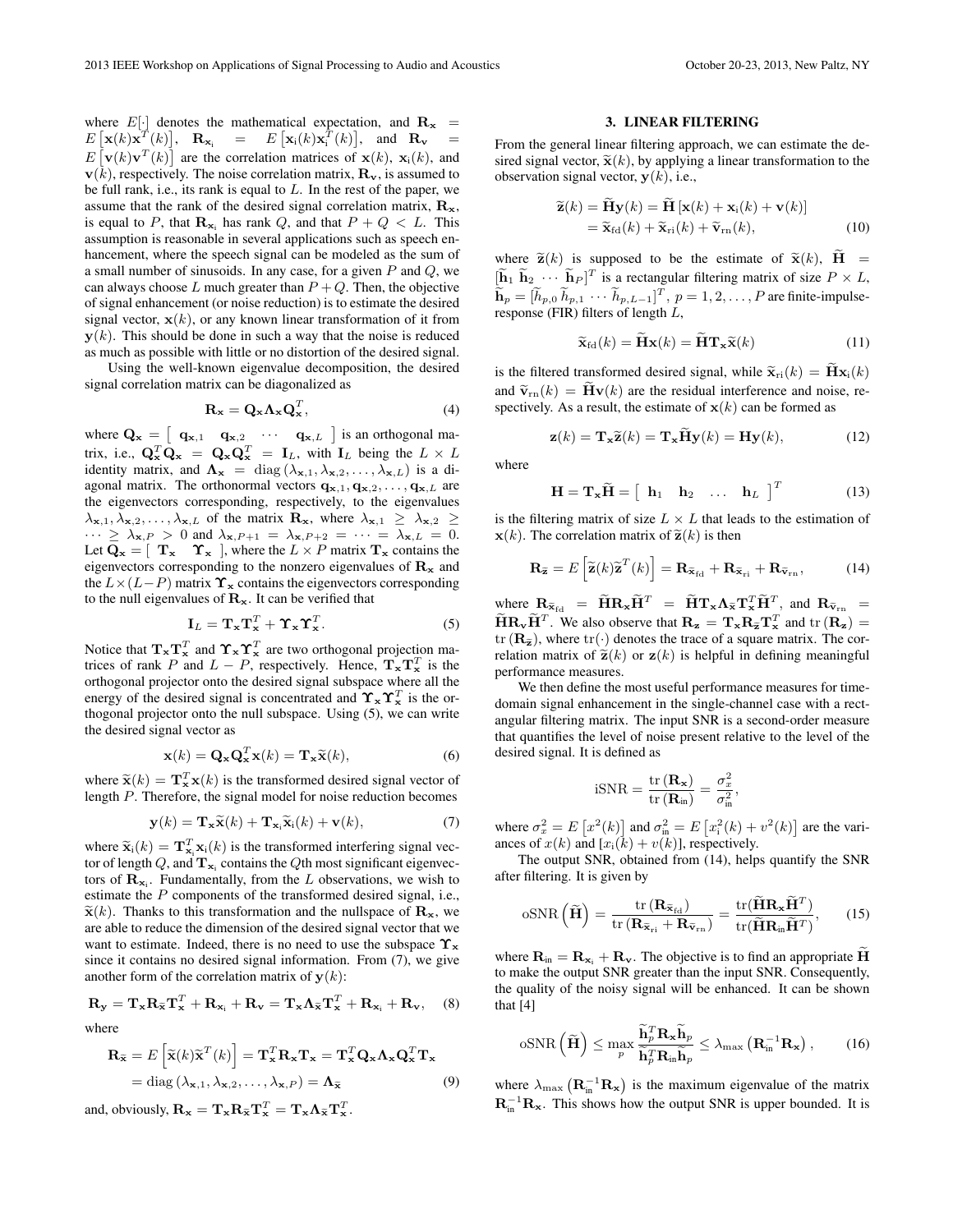easy to check that  $H$  and  $H$ , related through (13), yield the same output SNR, i.e.,

$$
\text{oSNR}(\mathbf{H}) = \frac{\text{tr}(\mathbf{H}\mathbf{R}_{\mathbf{x}}\mathbf{H}^T)}{\text{tr}(\mathbf{H}\mathbf{R}_{\text{in}}\mathbf{H}^T)} = \text{oSNR}(\widetilde{\mathbf{H}}).
$$
 (17)

Fundamentally, there is no difference between  $H$  and  $H$ . Both matrices lead to the same result as we should expect.

Another useful measure for enhancement methods is the signalto-interference (SIR) ratio. The input SIR is defined as the ratio between the power of the desired signal and that of the interference, i.e.,

$$
iSIR = \frac{\text{tr}(\mathbf{R}_{\mathbf{x}})}{\text{tr}(\mathbf{R}_{\mathbf{x}_i})} = \frac{\sigma_x^2}{\sigma_{x_i}^2},
$$
\n(18)

where  $\sigma_{x_i}^2$  is the variance  $x_i(k)$ . To quantify the SIR after noise reduction, we can consider the output SIR defined as

$$
\mathrm{oSIR}(\widetilde{\mathbf{H}}) = \frac{\mathrm{tr}(\mathbf{R}_{\widetilde{\mathbf{x}}_{\mathrm{fd}}})}{\mathrm{tr}(\mathbf{R}_{\widetilde{\mathbf{x}}_{\mathrm{fl}}})} = \frac{\mathrm{tr}(\widetilde{\mathbf{H}}\mathbf{R}_{\mathbf{x}}\widetilde{\mathbf{H}}^T)}{\mathrm{tr}(\widetilde{\mathbf{H}}\mathbf{R}_{\mathbf{x}_1}\widetilde{\mathbf{H}}^T)} = \mathrm{oSIR}(\mathbf{H}),\qquad(19)
$$

and if  $\mathbf{HT}_{\mathbf{x}_i} = 0$ , the interferer is removed completely by the filter, i.e., the output SIR is infinitely high.

We also have different measures regarding the distortion of the desired signal, with one example being the desired signal reduction factor defined as

$$
\xi_{\rm sr}(\widetilde{\mathbf{H}}) = \frac{\rm tr(\mathbf{R}_{\widetilde{\mathbf{x}}})}{\rm tr(\mathbf{R}_{\widetilde{\mathbf{x}}_{\rm fd}})} = \frac{\rm tr(\Lambda_{\widetilde{\mathbf{x}}})}{\rm tr(\widetilde{\mathbf{H}}\mathbf{T}_{\mathbf{x}}\Lambda_{\widetilde{\mathbf{x}}}\mathbf{T}_{\mathbf{x}}^T\widetilde{\mathbf{H}}^T)} = \xi_{\rm sr}(\mathbf{H}). \quad (20)
$$

Clearly, a rectangular filtering matrix that does not affect the desired signal requires the constraint  $\tilde{\mathbf{H}}\mathbf{T}_{\mathbf{x}} = \mathbf{I}_P$ , where  $\mathbf{I}_P$  is the  $P \times P$ identity matrix. Hence,  $\xi_{sr}(\mathbf{H}) = 1$  in the absence of distortion and  $\xi_{\rm sr}(\mathbf{H}) > 1$  in the presence of distortion.

## 4. PROPOSED METHOD

Let us first introduce a combined noise term  $\mathbf{w}(k) = \mathbf{x}_i(k) + \mathbf{v}(k)$ and decompose its correlation matrix as

$$
\mathbf{R}_{\mathbf{w}} = \mathbf{Q}_{\mathbf{w}} \Lambda_{\mathbf{w}} \mathbf{Q}_{\mathbf{w}}^T, \tag{21}
$$

where the orthogonal and diagonal matrices  $Q_w$  and  $\Lambda_w$  are defined similarly to  $\mathbf{Q}_{\mathbf{x}}$  and  $\mathbf{\Lambda}_{\mathbf{x}}$ , respectively. We assume that the positive eigenvalues of  $\mathbf{R}_{\mathbf{w}}$  have the following structure:  $\lambda_{\mathbf{w},1} \geq$  $\lambda_{\mathbf{w},2} \geq \cdots \geq \lambda_{\mathbf{w},Q} > \sigma_{\text{wn}}^2$  and  $\lambda_{\mathbf{w},Q+1} = \lambda_{\mathbf{w},Q+2} = \cdots =$  $\lambda_{\mathbf{w},L} = \sigma_{\text{wn}}^2$ , where  $P + Q \leq L$ . In this case, we can partition the unitary matrix as  $\mathbf{Q_w} = [\mathbf{T_{x_i}} \quad \mathbf{T_v}]$ , where the  $L \times Q$  matrix  $\mathbf{T}_{\mathbf{x}_i}$  contains the eigenvectors corresponding to the first  $Q$  eigenvalues of  $\mathbf{R}_{\mathbf{w}}$  and the  $L \times (L-Q)$  matrix  $\mathbf{T}_{\mathbf{v}}$  contains the eigenvectors corresponding to the last  $L - Q$  eigenvalues of  $\mathbf{R}_{\mathbf{w}}$ . It is seen that  $\mathbf{x}_i = \mathbf{T}_{\mathbf{x}_i} \mathbf{T}_{\mathbf{x}_i}^T \mathbf{w}$  corresponds to the correlated noise,  $\mathbf{v} = \mathbf{T}_{\mathbf{v}} \mathbf{T}_{\mathbf{v}}^T \mathbf{w}$ corresponds to the uncorrelated noise, and  $E(\mathbf{x}_i \mathbf{v}^T) = \mathbf{0}_{L \times L}$ .

The linearly constrained minimum variance (LCMV) approach [11] consists of estimating  $x(k)$  without any distortion, completely removing the correlated noise, and attenuating the uncorrelated noise as much as possible. It follows that the constraints are

$$
\widetilde{\mathbf{H}}\mathbf{C}_{\mathbf{x}\mathbf{x}_{i}} = \begin{bmatrix} \mathbf{I}_{P} & \mathbf{0}_{P \times Q} \end{bmatrix},\tag{22}
$$

where  $\mathbf{C}_{\mathbf{xx}_i} = [\mathbf{T}_{\mathbf{x}} \mathbf{T}_{\mathbf{v}}]$  is the constraint matrix of size  $L \times (P+Q)$ . Our optimization problem is now

$$
\min_{\widetilde{\mathbf{H}}} \text{tr}\left(\widetilde{\mathbf{H}}\mathbf{R}_{\mathbf{y}}\widetilde{\mathbf{H}}^{T}\right) \quad \text{s. t.} \quad \widetilde{\mathbf{H}}\mathbf{C}_{\mathbf{x}\mathbf{x}_{i}} = \left[\begin{array}{cc} \mathbf{I}_{P} & \mathbf{0}_{P \times Q} \end{array}\right], \quad (23)
$$



Figure 1: The (a) output SNRs, (b) output SIRs, and (c) signal reduction factors of the LCMV ( $H_L$ ), MVDR ( $H_M$ ), Wiener ( $H_W$ ), and maximum SNR  $(H_{max})$  filters when applied on a synthetic, noisy, periodic signal.

from which we find the LCMV filtering matrix as

$$
\widetilde{\mathbf{H}}_{\text{LCMV}} = \left[ \begin{array}{cc} \mathbf{I}_P & \mathbf{0}_{P \times Q} \end{array} \right] \left( \mathbf{C}_{\mathbf{x} \mathbf{x}_i}^T \mathbf{R}_{\mathbf{y}}^{-1} \mathbf{C}_{\mathbf{x} \mathbf{x}_i} \right)^{-1} \mathbf{C}_{\mathbf{x} \mathbf{x}_i}^T \mathbf{R}_{\mathbf{y}}^{-1}.
$$
 (24)

We immediately see from (24) that we must have  $P + Q \leq L$ , otherwise the matrix  $C_{xx_i}^T R_y^{-1} C_{xx_i}$  is not invertible. For  $P+Q >$ L, the LCMV does not exist. For  $P + Q = L$ , the LCMV simplifies to

$$
\widetilde{\mathbf{H}}_{\text{LCMV}} = \left[ \begin{array}{cc} \mathbf{I}_P & \mathbf{0}_{P \times Q} \end{array} \right] \mathbf{C}_{\mathbf{x} \mathbf{x}_i}^{-1}.
$$
 (25)

Finally, we see that the LCMV for the estimation of  $x(k)$  is

$$
\mathbf{H}_{\text{LCMV}} = \mathbf{T}_{\mathbf{x}} \left[ \mathbf{I}_{P} \quad \mathbf{0}_{P \times Q} \right] \left( \mathbf{C}_{\mathbf{x} \mathbf{x}_{i}}^{T} \mathbf{R}_{\mathbf{y}}^{-1} \mathbf{C}_{\mathbf{x} \mathbf{x}_{i}} \right)^{-1} \mathbf{C}_{\mathbf{x} \mathbf{x}_{i}}^{T} \mathbf{R}_{\mathbf{y}}^{-1}.
$$
 (26)

### 5. RESULTS AND DISCUSSION

First, we evaluated the proposed filter on a synthetic, periodic signal, being mixed with an interfering periodic signal and white noise, which makes it possible to control the rank of the signal, interference and noise subspaces. In these experiments, the power ratios between the desired and interfering periodic signals and between the desired periodic signal and the white noise were 10 dB. Moreover, the desired periodic signal was constituted by 5 harmonics with a pitch of 0.175 rad/s, while the interfering periodic signal was constituted by 3 harmonics with a pitch of 0.31 rad/s. Then, covariance matrices needed for the filter design, i.e.,  $\mathbf{R}_{\mathbf{x}}$ ,  $\mathbf{R}_{\mathbf{x}_i}$ , and  $\mathbf{R}_{\mathbf{v}}$